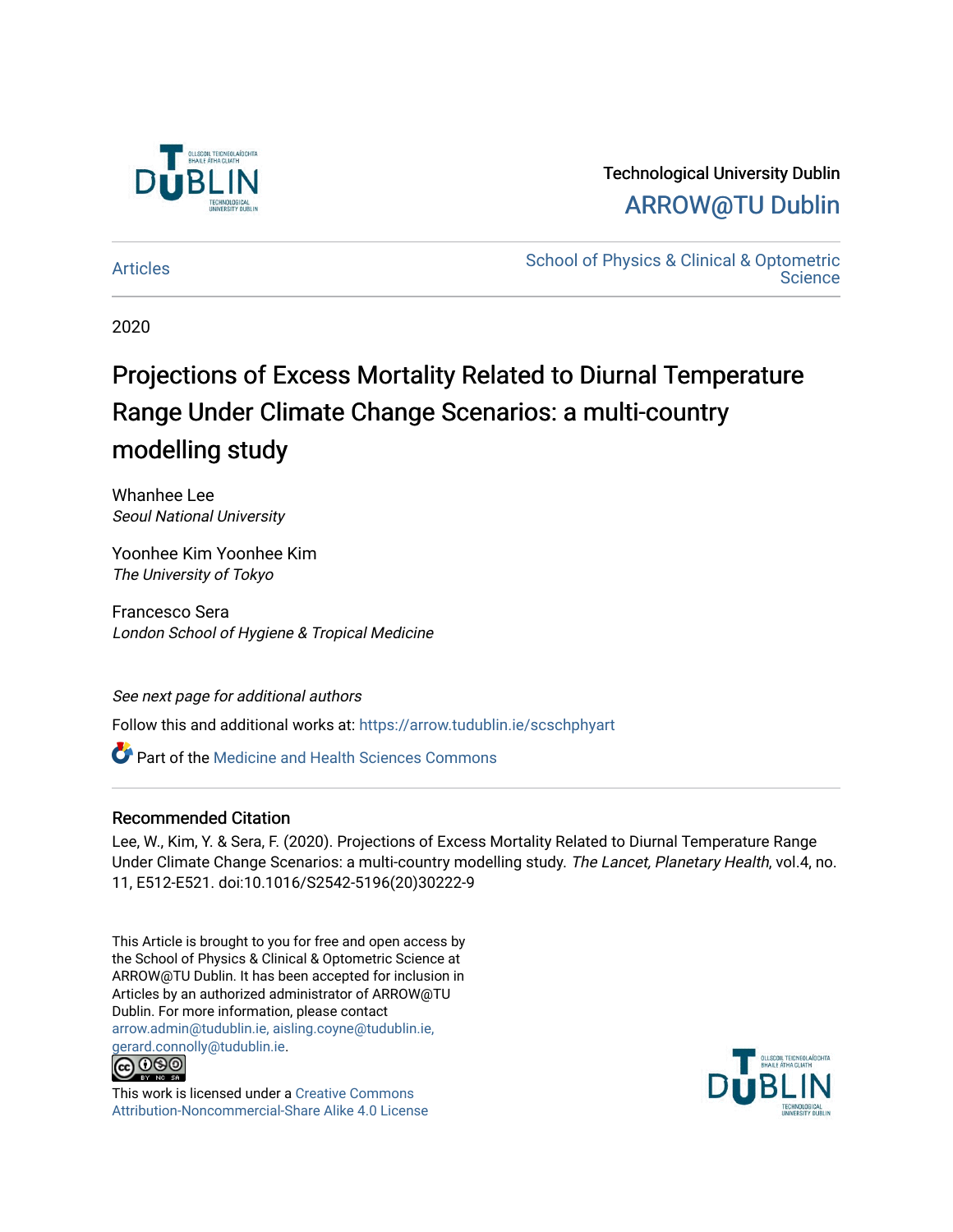### Authors

Whanhee Lee, Yoonhee Kim Yoonhee Kim, Francesco Sera, Antonio Gasparrini, Rokjin Park Rokjin Park, Hayon Michelle Choi, Kristi Prifti, Michelle L. Bell, Rosana Abrutzky Rosana Abrutzky, Yuming Guo Yuming Guo, Shilu Tong Shilu Tong, Micheline de Sousa Zanotti Stagliorio Coelho, Paulo Hilario Nascimento Saldiva, Eric Lavigne, Hans Orru, Ene Indermitte, Jouni J K Jaakkola, Niilo R I Ryti, Mathilde Pascal Mathilde Pascal, Patrick J. Goodman, Ariana Zeka, Masahiro Hashizume Masahiro Hashizume, Yasushi Honda, Magali Hurtado Diaz, Julio César Cruz Julio César Cruz, Ala Overcenco, Baltazar Nunes, Joana Madureira, Noah Scovronick, Fiorella Acquaotta, Aurelio Tobias, Ana Maria Vicedo-Cabrera Ana Maria Vicedo-Cabrera, Martina S. Ragettli, Yue-Liang Leon Guo, Bing-Yu Chen, Shanshan Li, Ben Armstrong, Antonella Zanobetti, Joel Schwartz, and Ho Kim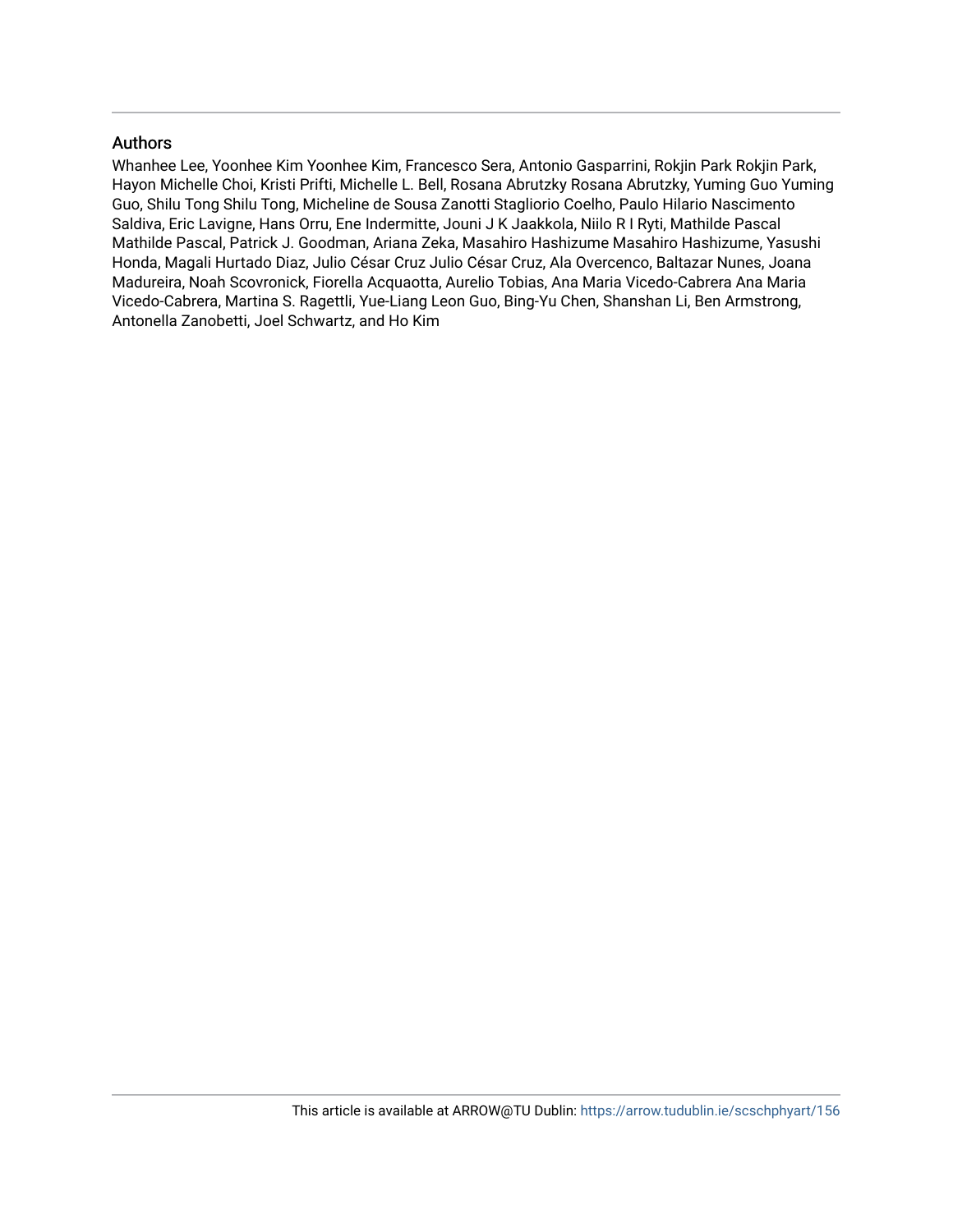# **Articles**

# **Projections of excess mortality related to diurnal temperature range under climate change scenarios: a multi-country modelling study**

*Whanhee Lee, Yoonhee Kim, Francesco Sera, Antonio Gasparrini, Rokjin Park, Hayon Michelle Choi, Kristi Prifti, Michelle L Bell, Rosana Abrutzky, Yuming Guo, Shilu Tong, Micheline de Sousa Zanotti Stagliorio Coelho, Paulo Hilario Nascimento Saldiva, Eric Lavigne, Hans Orru, Ene Indermitte, Jouni J K Jaakkola, Niilo R I Ryti, Mathilde Pascal, Patrick Goodman, Ariana Zeka, Masahiro Hashizume, Yasushi Honda, Magali Hurtado Diaz, Julio César Cruz, Ala Overcenco, Baltazar Nunes, Joana Madureira, Noah Scovronick, Fiorella Acquaotta, Aurelio Tobias, Ana Maria Vicedo-Cabrera, Martina S Ragettli, Yue-Liang Leon Guo, Bing-Yu Chen, Shanshan Li, Ben Armstrong, Antonella Zanobetti, Joel Schwartz, Ho Kim*

### **Summary**

**Background Various retrospective studies have reported on the increase of mortality risk due to higher diurnal temperature range (DTR). This study projects the effect of DTR on future mortality across 445 communities in 20 countries and regions.**

**Methods DTR-related mortality risk was estimated on the basis of the historical daily time-series of mortality and weather factors from Jan 1, 1985, to Dec 31, 2015, with data for 445 communities across 20 countries and regions, from the Multi-Country Multi-City Collaborative Research Network. We obtained daily projected temperature series associated with four climate change scenarios, using the four representative concentration pathways (RCPs) described by the Intergovernmental Panel on Climate Change, from the lowest to the highest emission scenarios (RCP 2.6, RCP 4.5, RCP 6.0, and RCP 8.5). Excess deaths attributable to the DTR during the current (1985–2015) and future (2020–99) periods were projected using daily DTR series under the four scenarios. Future excess deaths were calculated on the basis of assumptions that warmer long-term average temperatures affect or do not affect the DTR-related mortality risk.**

**Findings The time-series analyses results showed that DTR was associated with excess mortality. Under the unmitigated climate change scenario (RCP 8.5), the future average DTR is projected to increase in most countries and regions (by –0·4 to 1·6°C), particularly in the USA, south-central Europe, Mexico, and South Africa. The excess deaths currently attributable to DTR were estimated to be 0·2–7·4%. Furthermore, the DTR-related mortality risk increased as the long-term average temperature increased; in the linear mixed model with the assumption of an interactive effect with long-term average temperature, we estimated 0·05% additional DTR mortality risk per 1°C increase in average temperature. Based on the interaction with long-term average temperature, the DTR-related excess deaths are projected to increase in all countries or regions by 1·4–10·3% in 2090–99.**

**Interpretation This study suggests that globally, DTR-related excess mortality might increase under climate change, and this increasing pattern is likely to vary between countries and regions. Considering climatic changes, our findings could contribute to public health interventions aimed at reducing the impact of DTR on human health.**

**Funding Korea Ministry of Environment.**

**Copyright © 2020 The Author(s). Published by Elsevier Ltd. This is an Open Access article under the CC BY-NC-ND 4.0 license.**

#### **Introduction**

The Intergovernmental Panel on Climate Change (IPCC) reported that anthropogenic influences will exacerbate climate change.1 These climatic changes are expected to increase the frequency of unstable weather conditions, which might result in additional mortality burden.<sup>2</sup> The diurnal temperature range (DTR) is a major index representing temperature variability, and has been reported as a risk factor for mortality in multiple countries.<sup>3-5</sup> This mortality risk was more pronounced in older people and those suffering from cardiorespiratory or renal diseases.<sup>6,7</sup> Sudden changes in short-term temperature might aggravate diseases by affecting heart

rate and blood viscosity,<sup>8</sup> trigging inflammation in the respiratory system,<sup>9</sup> or disturbing the thermoregulatory system.<sup>10</sup> These risks were also influenced by season or weather.<sup>2,5,10</sup>

Previous studies have reported that, in recent decades, the global average of DTR has decreased as nocturnal minimum temperatures have risen faster than the daytime maximums. $11-13$  This change has been driven by factors related to climate change, such as aerosols and cloudiness.<sup>11-13</sup> However, a global study<sup>14</sup> showed that the decreasing pattern of DTR was evident only during a particular period, 1950–80, with both minimum and maximum temperatures increasing similarly after





#### *Lancet Planet Health* **2020; 4: e512–21**

**Department of Public Health Science, Graduate School of Public Health** (W Lee PhD, K Prifti MPH, Prof H Kim PhD) **and School of Earth and Environmental Sciences**  (Prof R Park PhD)**, Seoul National University, Seoul, South Korea; Department of Global Environmental Health**  (Y Kim PhD) **and Department of Global Health Policy**  (Prof M Hashizume PhD)**, Graduate School of Medicine, The University of Tokyo, Tokyo, Japan; Department of Public Health Environments and Society** (F Sera MSc, Prof A Gasparrini PhD, Prof B Armstrong PhD)**, Centre for Statistical Methodology**  (Prof A Gasparrini)**, and Centre on Climate Change and Planetary Health**  (Prof A Gasparrini)**, London School of Hygiene & Tropical Medicine, London, UK; School of the Environment, Yale University, New Haven, CT, USA** (H Michelle Choi MSc, Prof M L Bell PhD)**; Faculty of Social Sciences, Research Institute Gino Germani, University of Buenos Aires, Buenos Aries, Argentina** (R Abrutzky PhD)**; Department of Epidemiology and Preventive Medicine, School of Public Health and Preventive Medicine, Monash University, Melbourne, VIC, Australia** (Prof Y Guo PhD, S Li PhD)**; Shanghai Children's Medical Centre, Shanghai Jiaotong University School of Medicine, Shanghai, China**  (Prof S Tong PhD)**; Institute of Advanced Studies, University of São Paulo, São Paulo, Brazil** (M de Sousa Zanotti Stagliorio Coelho PhD, Prof P H Nascimento Saldiva PhD)**;**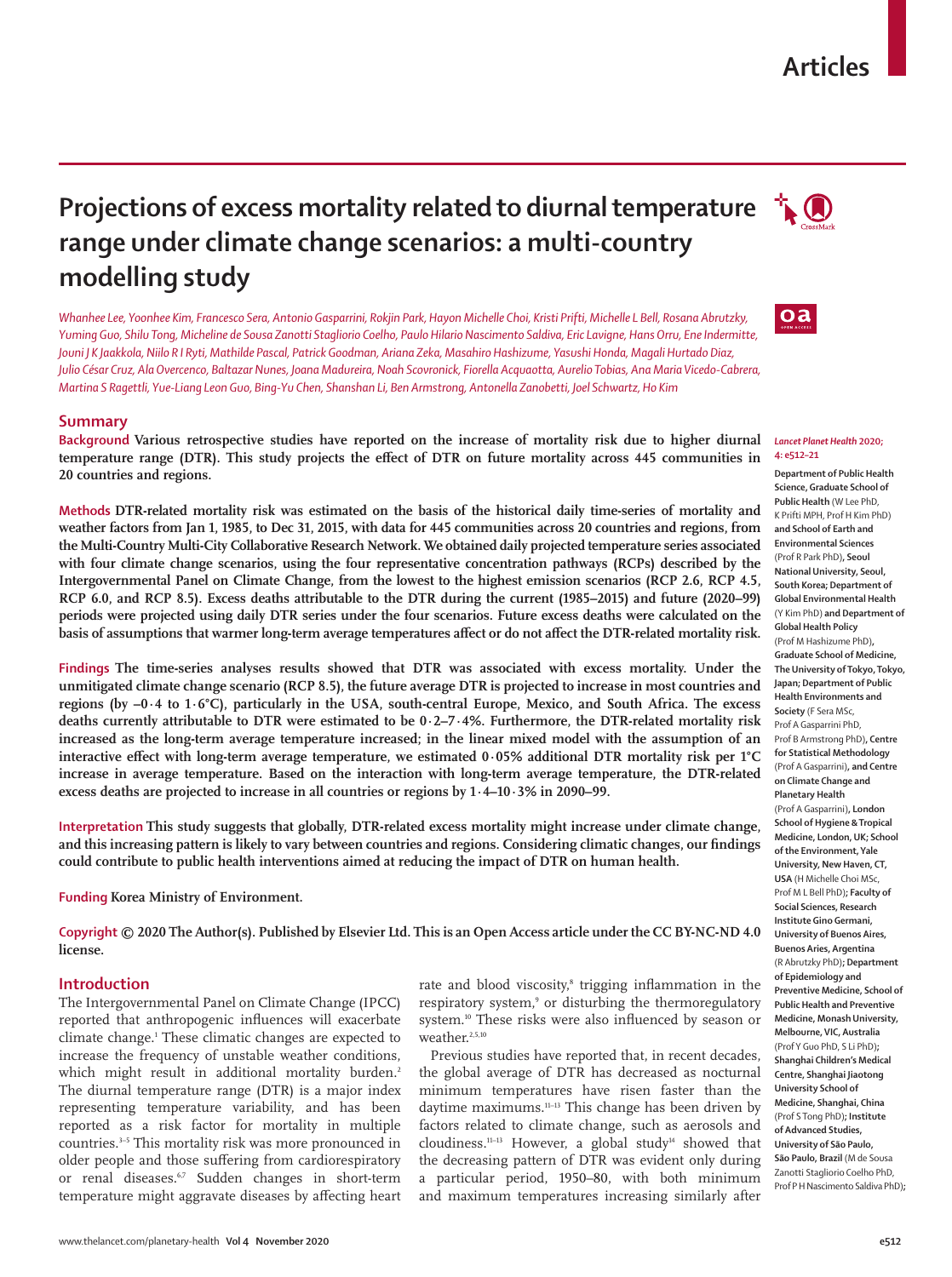**School of Epidemiology and Public Health, Faculty of Medicine, University of Ottawa, Ottawa, ON, Canada**  (Prof E Lavigne PhD)**; Air Health Science Division, Health Canada, Ottawa, ON, Canada**  (Prof E Lavigne)**; Department of Family Medicine and Public Health, University of Tartu, Tartu, Estonia** (H Orru PhD, E Indermitte PhD)**; Center for Environmental and Respiratory Health Research, University of Oulu, Oulu, Finland** (Prof J J K Jaakkola PhD, N R Ryti PhD)**; Department of Environmental Health, French National Public Health Agency, Public Health France, Saint Maurice, France** (M Pascal PhD)**; School of Physics, Technological University Dublin, Dublin, Ireland** (Prof P Goodman PhD)**; Institute of Environment, Health and Societies, Brunel University London, London, UK** (A Zeka ScD)**; Faculty of Health and Sport Sciences, University of Tsukuba, Tsukuba, Japan** (Prof Y Honda PhD)**; Department of Environmental Health, National Institute of Public Health, Cuernavaca, Morelos, Mexico** (Prof M Hurtado Diaz PhD, J César Cruz MSc)**; Laboratory of Management in Science and Public Health, National Agency for Public Health of the Ministry of Health, Chisinau, Republic of Moldova** (A Overcenco PhD)**; Department of Epidemiology**  (Prof B Nunes PhD) **and Department of Environmental Health** (J Madureira PhD)**, National Institute of Health Dr Ricardo Jorge, Lisbon, Portugal; EPIUnit, Institute of Public Health, University of Porto, Lisbon, Portugal**  (J Madureira)**; Gangarosa Department of Environmental Health, Rollins School of Public Health, Emory University, Atlanta, GA, USA**  (N Scovronick PhD)**; Department of Earth Sciences, University of Turin, Turin, Italy** (F Acquaotta PhD)**; Institute of Environmental Assessment** 

#### **and Water Research, IDAEA, Spanish Council for Scientific Research, CSIC, Barcelona, Spain** (A Tobias PhD)**; School of Tropical Medicine and Global Health, Nagasaki University, Nagasaki, Japan** (A Tobias)**; Institute of Social and**

#### **Research in context**

#### **Evidence before this study**

To investigate mortality related to diurnal temperature range (DTR), on May 1, 2020, we searched PubMed and Web of Science for papers published after Jan 1, 2000, using the terms ("diurnal temperature range-mortality" OR "DTR-mortality" OR "intra-day temperature variability" OR "within-day temperature variability") AND ("mortality" OR "excess death" OR "attributable death" OR "attributable risk"), with no language restriction. A multi-country study covering mortality and weather variables from 308 cities in ten countries reported the attributable fraction of total mortality due to DTR to be 2·5% (95% CI 2·3–2·7%). A nationwide study in Japan reported a positive DTR-related mortality risk, which was attributed to greater cardiovascular and respiratory diseases-related deaths. A study done in five east Asian countries showed that the attributable risk of non-accidental death due to DTR was 0·6% (0·5–0·7%). To date, there has been little information on the projected effect of DTR on mortality under different climate change scenarios.

#### **Added value of this study**

We used daily time-series observation data for DTR, daily mean temperature, and mortality from the Multi-Country Multi-City Collaborative Research Network. The observed dataset included 445 communities in 20 countries or regions, with a total of 93886489 deaths from Jan 1, 1985, to Dec 31, 2015. We also obtained daily series of projected temperature under four climate change scenarios with different representative concentration pathways (RCPs), as described in the fifth Intergovernmental Panel on Climate Change Assessment Report (RCP 2.6, RCP 4.5, RCP 6.0, and RCP 8.5). The temperature series under each RCP

was generated by general circulation models provided from the Coupled Model Intercomparison Project Phase 5 and the Inter-Sectoral Impact Model Intercomparison Project, which has historical (1950–2005) and projected (2006–99) periods. We used a two-stage analysis to estimate the communityspecific DTR-related mortality risk using the observed data and time-series modelling with meta-regression. We projected the excess deaths attributable to DTR during the current (1985–2015) and future (2020–99) periods using daily DTR series for the four climate change scenarios. We then calculated future excess deaths based on two assumptions: warmer long-term average temperatures affect or do not affect the DTR-related mortality risk. In the total population, our time series results show that DTR was associated with increased excess mortality. Our results show that the future effects of DTR on mortality might increase in most countries with variable climatic conditions under the unmitigated climatic scenario (RCP 8.5). This result suggests the necessity of preparing public health interventions for mitigating the negative effects of DTR on death. In addition, our findings suggest that the projected DTR effects on mortality under climate change varied in the different countries and regions.

#### **Implications of all the available evidence**

Our study suggests that DTR-related excess mortality might increase with climate change and that this increasing pattern might differ according to country or region. Therefore, we believe that our findings can provide crucial information for international and regional action plans to address the future effect of DTR on health under climate change.

the 1970s in nearly all parts of the globe. Another study<sup>15</sup> projected a reduction in global average DTR by the end of this century (by 2070–99), although this projection was regionally dependent, with substantial increases in DTR projected across most of Europe, central and South America, and Australia during the same period. These projections suggest that the future health effects of DTR associated with climate change might depend on regional variations. To the best of our knowledge, no other study has provided a multi-country, comparative mortality projection attributed to future DTR.

The future health effects of DTR could increase along with climatic warming because the possible interaction between DTR and warm temperatures amplifies the risk of mortality. A previous multi-country study<sup>4</sup> showed that higher DTR-mortality risk was associated with warmer climates, and other studies in east Asia<sup>2,7</sup> reported that DTR-mortality risk was higher on warm days than on cold days. Therefore, a projection of the health effects of DTR, using a well quantified interaction between DTR and temperature, is required to better understand the future health burden attributable to DTR under climate change.

In this study, we aimed to project the excess deaths associated with DTR for the current period and the future in 20 countries or regions using climate change scenarios. To our knowledge, this study is the first and largest epidemiological investigation aiming to estimate the potential health effects associated to changes in DTR under different climate change scenarios.

#### **Methods**

#### **Study design**

In this multi-country modelling study, we aimed to project the excess deaths associated with DTR for the current period (1985–2015; specific periods varied according to country) and the future (2020–99) in 445 communities in 20 countries or regions using climate change scenarios. Our study focused on three aspects. First, we modelled the potential country-specific changes in DTR distribution for the future period under each climate change scenario compared with the current period. Second, we calculated the potential excess deaths due to DTR, considering the future changes in DTR distribution. Finally, we investigated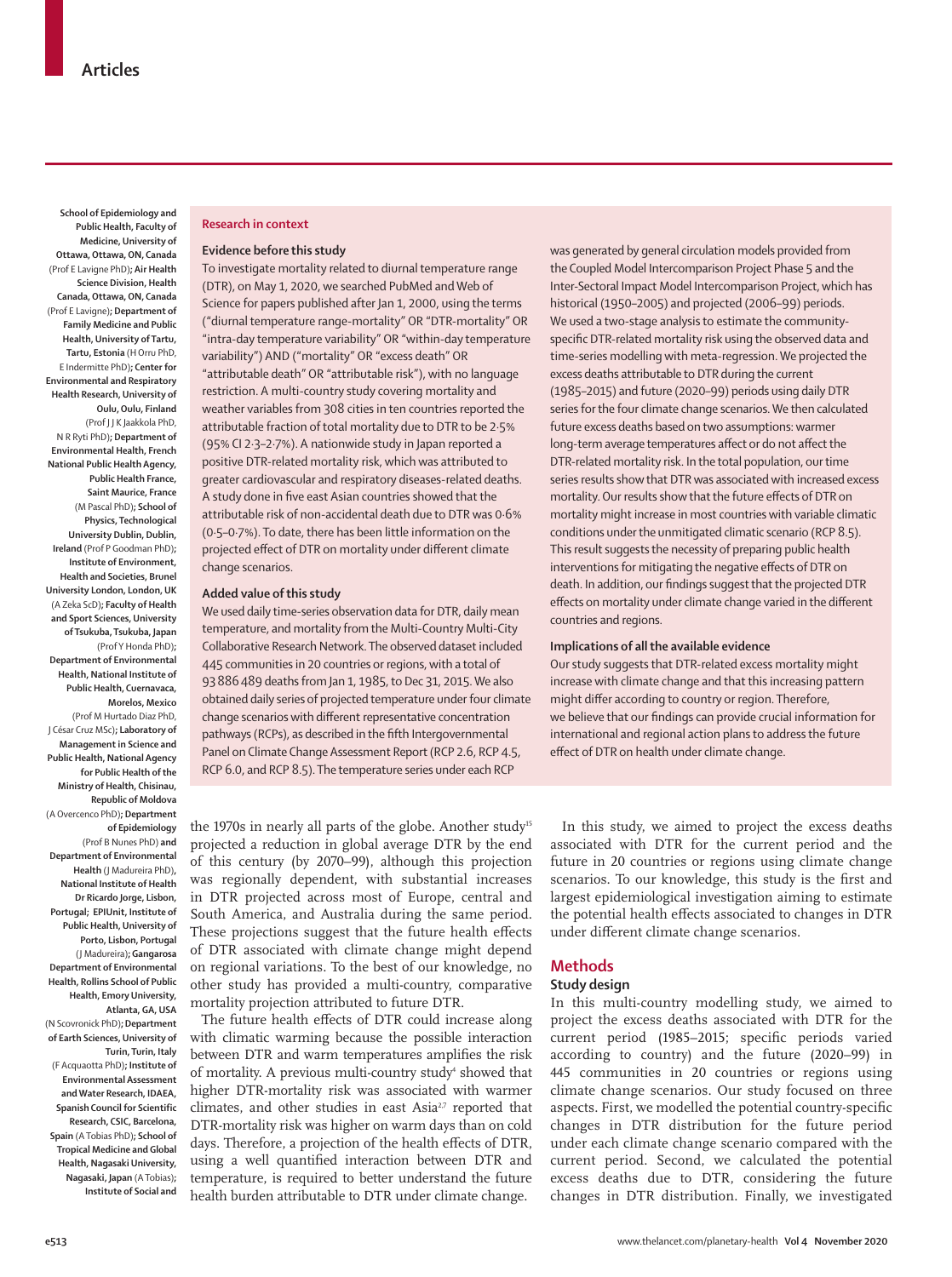the association between long-term average temperatures and DTR-mortality risk, and we considered this association for the projection of future excess deaths attributed to DTR. Information on data collection and analytical frameworks, based on previous multi-country studies, $4,16,17$  is described in detail in the appendix (pp 3–7). We did all analyses using R software (version 3.5.3).

#### **Observed data**

We obtained daily time-series observation data of temperatures and mortality from the Multi-Country Multi-City Collaborative Research Network. The data comprised 445 communities across 20 countries or regions from Jan 1, 1985, to Dec 31, 2015. Daily all-cause death counts were used; however, if a daily count of all-cause mortality was not available for a community, the death count for non-external causes (International Classification of Diseases 9 [ICD-9]: 0–799; ICD-10: A00–R99) was used instead. Daily temperature variables included maximum, minimum, and mean temperatures in °C. The primary exposure, DTR, was calculated as the difference between the daily maximum and minimum temperatures.

#### **Projection data under climate change scenarios**

We obtained daily projected temperature series associated with climate change scenarios using the four representative concentration pathways (RCPs) described in the fifth IPCC Assessment Report in 2014,<sup>1</sup> from the lowest to the highest emission scenarios (RCP 2.6, RCP 4.5, RCP 6.0, and RCP 8.5). The temperature series for each RCP were generated based on simulations by general circulation models (GCMs), as a product provided from the Coupled Model Intercomparison Project Phase 51 and the Inter-Sectoral Impact Model Intercomparison Project (ISI-MIP).<sup>18</sup> The ISI-MIP database provided daily temperature variables for each RCP for five GCMs: GFDL-ESM2M, HadGEM2-ES, IPSL-CM5A-LR, MIROC-ESM-CHEM, and NorESM1-M.15. Each GCM under each RCP consists of historical (1950–2005) and projected (2006–99) periods, and their outputs were bias-corrected and downscaled to a  $0.5^{\circ} \times 0.5^{\circ}$  spatial resolution. From the global database, we extracted the projected daily maximum, minimum, and mean temperatures from grid cells corresponding to the coordinates of each community, from the start date of the observed data to the end of 2099. All the extracted variables were then recalibrated using the observed series for each community.19 The recalibration produced modelled series of temperatures that were based on the monthly mean temperature and the daily variability around the monthly mean of observed temperature, preserving the trend in the original data.16 Daily series of DTRs were then calculated as the difference between the recalibrated maximum and minimum temperatures. The reliability of the recalibration procedures is discussed in the appendix (pp 8–9).

#### **Observed DTR mortality risks**

We used a two-stage approach to derive the communityspecific mortality risk related to DTR. First, we estimated the DTR-related mortality risk for each community using a generalised linear model with quasi-Poisson distribution, controlling for the daily mean temperature, seasonality, long-term trends, and day of the week. We modeled the linear DTR–mortality relationship and the non-linear lag–mortality relationship using a natural cubic spline basis function with a maximum lag of 14 days.<sup>2,4,5,7</sup> The daily mean temperature was adjusted using a distributed lag non-linear model with a crossbasis function: a quadratic B-spline with three internal knots (the 10th, 75th, and 90th percentiles of communityspecific temperatures) for the temperature–mortality relationship, and a natural cubic spline with an intercept and three equally spaced knots on the log scale for lag days (up to 21 days). $20$ 

In the second stage, the lag-cumulative DTR mortality risks specific to communities were pooled using a metaregression. Indicators of country were used as predictors in the meta-regression,<sup>4</sup> which was also used to derive the best empirical linear unbiased prediction of the DTR mortality risk for each community.

#### **Estimation of excess mortality in the current period**

To determine DTR in the current period, we used the modelled weather data (not observed data) derived from the GCMs to avoid potential bias that can be generated from deviations, such as a large variability in data resolution or poor performance of climatic models in areas receiving sparse information from monitoring stations.16,17,21,22 All GCMs in our study reproduced the observed temporal DTR distribution with reasonable accuracy.<sup>18</sup>

Therefore, we calculated the current excess mortality attributable to DTR using the modelled daily series of DTR and observed mortality. We used the lagcumulative relative risk corresponding to the DTR from each day to calculate the daily attributable deaths and attributable fraction for the following 14 days, using a DTR of 0°C as the reference (ie, attributable deaths due to a full range of DTR). The sum of attributable deaths for the whole series represents the total excess mortality attributable to DTR. These procedures for calculating the excess mortality were reported and used in previous studies,17,23 and more details are described in the appendix (pp 6–7).

We computed the excess mortality for each community by combining GCMs and RCPs. Attributable fractions were calculated for GCM ensemble averages by aggregating according to country and RCP, and using the related total number of deaths as the denominator. Monte Carlo simulations were used to quantify the uncertainty (ie, the empirical confidence interval [eCI]) in the DTR mortality risk estimations and projections across GCMs, using 1000 replicates.

#### **Preventive Medicine, University of Bern, Bern,**

**Switzerland** (A M Vicedo-Cabrera PhD)**; Swiss Tropical and Public Health Institute, Basel, Switzerland** (M S Ragettli PhD)**; University of Basel, Basel, Switzerland** (M S Ragettli)**; Environmental and Occupational Medicine, and Institute of Environmental and Occupational Health Sciences, National Taiwan University and National Taiwan University Hospital, Taipei, Taiwan** (Prof Y-L L Guo PhD)**; National Institute of Environmental Health Science, National Health Research Institutes, Zhunan, Taiwan**  (Prof Y-L L Guo, B-Y Chen PhD)**; National Institute of Environmental Health Science, National Health Research Institutes, Zhunan, Taiwan** (B-Y Chen)**; and Department of Environmental Health, Harvard T H Chan School of Public Health, Boston, MA, USA** (A Zanobetti PhD, Prof J Schwarz PhD)

Correspondence to: Prof Ho Kim, Department of Public Health Science, Graduate School of Public Health, Seoul National University, Seoul 151-742, South Korea **hokim@snu.ac.kr** See **Online** for appendix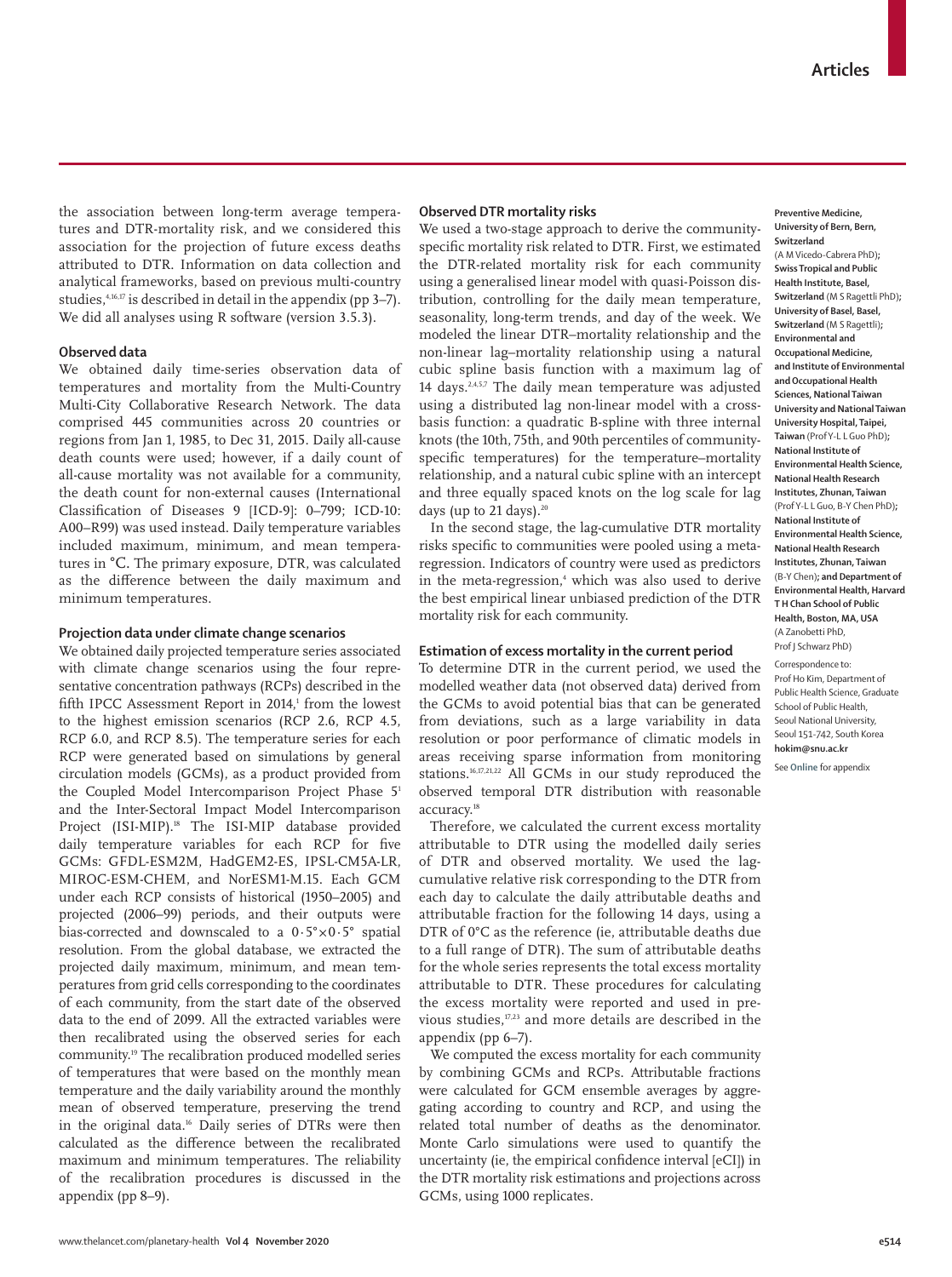#### **Projection of excess mortality in the future**

To project excess mortality and its uncertainty in 2020–99 according to country, decade (2020–29, 2030–39 etc, until 2090–99), and RCP, we used the same approach as for the current attributable fraction calculation already described. We assumed no changes in the population; therefore, when calculating the potential excess deaths, we used the average of the observed daily all-cause mortality for the projections, and multiplied them by the daily attributable fraction during the projection period.

Furthermore, we calculated the future excess deaths attributable to DTR, considering temporal changes in the DTR mortality risk associated with climate change. First, we hypothesised that the DTR mortality risk will be constant in the future, and that future excess mortality attributable to DTR will be affected by only the future distribution of DTR. We refer to the first hypothesis as the DTR mortality risk projection

|                        | Number of<br>communities | Study period Total deaths |          | Diurnal<br>temperature<br>ranges, °C | Temperature, °C     |
|------------------------|--------------------------|---------------------------|----------|--------------------------------------|---------------------|
| <b>North America</b>   |                          |                           |          |                                      |                     |
| Canada                 | 25                       | 1986-2011                 | 2734629  | $10.0(7.1 - 12.8)$                   | $6.8(2.6-10.7)$     |
| <b>USA</b>             | 132                      | 1985-2006                 | 22690332 | $10.9(6.9-15.9)$                     | $14.8(7.9-25.5)$    |
| <b>Central America</b> |                          |                           |          |                                      |                     |
| Mexico                 | 5                        | 1998-2014                 | 2169253  | $13.1(9.8-16.1)$                     | $18.3(16.4 - 20.6)$ |
| South America          |                          |                           |          |                                      |                     |
| Brazil                 | 18                       | 1997-2011                 | 3435535  | $8.9(6.1-12.5)$                      | $24.6(17.7-27.4)$   |
| Argentina              | 3                        | 2005-15                   | 688061   | $11.5(9.5-12.8)$                     | $18.2(17.8-18.5)$   |
| East Asia              |                          |                           |          |                                      |                     |
| South Korea            | 6                        | 1992-2010                 | 1671728  | $8.1(6.8-9.4)$                       | $13.6(12.5 - 14.9)$ |
| Japan                  | 47                       | 1985-2015                 | 30746547 | $8.3(4.9-10.6)$                      | $15.4(9.1-23.2)$    |
| Southeast Asia         |                          |                           |          |                                      |                     |
| Taiwan                 | 3                        | 1994-2014                 | 1162844  | $7.6(7.0-8.2)$                       | $23.6(23.1 - 24.2)$ |
| Thailand               | 61                       | 1999–2008                 | 1801653  | $9.8(4.2 - 12.5)$                    | 27.6 (25.1-29.3)    |
| Oceania                |                          |                           |          |                                      |                     |
| Australia              | 3                        | 1988-2009                 | 1177950  | $8.2(7.4 - 8.8)$                     | $18.1(15.7 - 20.3)$ |
| <b>Northern Europe</b> |                          |                           |          |                                      |                     |
| Finland                | 1                        | 1994-2011                 | 130395   | $6.1(6.1 - 6.1)$                     | $6.2(6.2-6.2)$      |
| Estonia                | 5                        | 1997-2015                 | 146347   | $7.6(7.1 - 8.0)$                     | $6.2(5.6-6.7)$      |
| Ireland                | 6                        | 1985-2007                 | 1012684  | $6.7(5.9 - 7.9)$                     | $9.7(9.1 - 10.6)$   |
| UK                     | 10                       | 1990-2012                 | 12075786 | $7.3(6.7 - 7.8)$                     | $10.3(9.5-11.6)$    |
| <b>Central Europe</b>  |                          |                           |          |                                      |                     |
| Moldova                | 4                        | 2001-2010                 | 59906    | $9.7(8.4 - 10.7)$                    | $10.7(10.2 - 11.3)$ |
| Switzerland            | 8                        | 1995-2013                 | 243638   | $7.6(6.2 - 8.8)$                     | $10.4(8.6-12.9)$    |
| France                 | 18                       | 2000-10                   | 1197555  | $8.4(4.7-10.9)$                      | $12.6(10.6-16.2)$   |
| Southern Europe        |                          |                           |          |                                      |                     |
| Spain                  | 50                       | 1990-2010                 | 3470738  | $10.6(5.8-15.4)$                     | $15.5(10.9-21.6)$   |
| Portugal               | $\overline{2}$           | 1985-2012                 | 966814   | $8.4(8.0 - 8.8)$                     | $15.9(14.8-17.0)$   |
| South Africa           |                          |                           |          |                                      |                     |
| South Africa           | 38                       | 1997-2013                 | 6304094  | $14.3(6.8-19.1)$                     | $17.9(12.4 - 22.8)$ |

Data show average community-specific daily diurnal temperature range (range) and mean temperature (range). Countries are arranged in order of latitude within each region.

*Table 1:* **Descriptive statistics by country**

without an interactive effect with long-term average temperature.

The second hypothesis assumed that the DTR mortality risk might increase due to a warming climate, on the basis of previous studies that found that a higher DTR mortality risk was associated with higher temperatures.2,4,7 We hypothesised that the positive interaction between DTR and the long-term average temperature might continue in the future, and that DTR-related mortality would be influenced by the expected gradual increases of moderate and warm days because of rises in average temperature under climate change. Hence, in this study, it is referred to as the projection with an interactive effect with long-term average temperature.

We quantified the modifying effect of long-term average temperature on DTR mortality risk using the observed data and a linear mixed effect model. This model allowed us to simultaneously consider spatiotemporal variations in the DTR mortality risk, long-term average temperature, and other predictors. First, we estimated time-varying DTR mortality risks by adding a linear interaction term between the DTR basis and time in the first-stage model.<sup>4</sup> Then, we derived lagcumulative, community-specific coefficients and the corresponding variances at the mid-points for 5-year periods (July 1, 1987, for 1985–89; July 1, 1992, for 1990–94 etc, until July 1, 2012, for 2010–14) within the study period of each community. Communityspecific average temperatures during the same 5-year periods were also calculated as a predictor of interest. Additionally, potential covariates (country indicators, time trend, and average DTR) were considered to determine the best model. The final model was selected via goodness-of-fit tests (appendix p 27). Finally, we estimated the association between DTR mortality risk and long-term average temperature (a fixed coefficient of average temperature), using the linear mixed model with the community-specific random intercepts, with random slopes of average temperature, and with the overall and community-specific year trend adjustment. Additional information about the linear mixed effect model is presented in the appendix (p 7).

#### **Season-specific and sensitivity analyses**

To examine whether the distribution of DTR and DTR-related mortality risk differed according seasonal characteristics, we did stratified analyses for the warm (4 warmest months), cold (4 coldest months), and moderate (remainder of the year) seasons. The monthly mean temperature for each community was applied to divide these three seasons. We examined the distribution of DTR in the study periods and estimated the seasonspecific DTR mortality risk using an interactive term between the DTR basis and seasons (as an indicator variable) in the first stage model. We also did sensitivity analyses to examine the consistency of the results.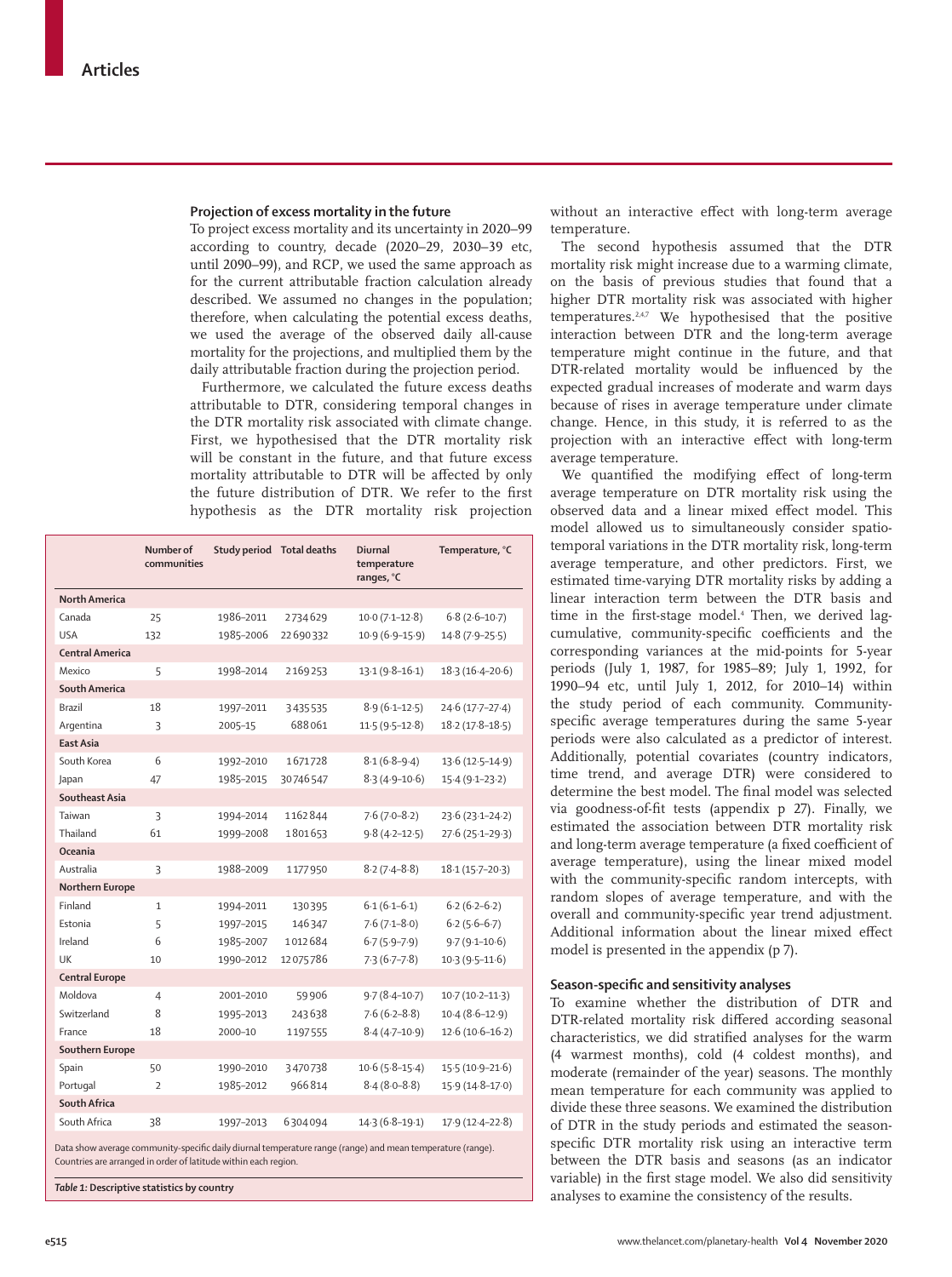

*Figure 1:* **Decadal trend of projected average DTR by RCP and country or region during 2010–99**

Data are mean country or region-specific DTR as GCM-ensemble. All countries are arranged in order of latitudes within each region. DTR=diurnal temperature range. RCP=representative concentration pathway. GCM=general circulation model.

#### **Role of the funding source**

The funder of the study had no role in the study design, data collection, data analysis, data interpretation, or writing of the report. The corresponding author had full access to all the datasets and the final responsibility for the decision to submit for publication.

#### **Results**

A sample size of 93886489 deaths in 445 communities in 20 countries or regions was used in this study. The distribution of DTR varied among the countries and regions in the current period, with mean values ranging from 6·1°C (no range available) in Finland to 14·3°C (range 6·8–19·1) in South Africa (table 1). The geographical distributions of the 445 communities and the corresponding average values of DTR are shown in the appendix (p 10). The average DTR was generally higher in the warm and moderate seasons, except for in four countries (Mexico, Thailand, Australia, and South Africa), which exhibited a milder cold season than other countries (appendix p 11).

For clarity and brevity of interpretation, the most stringent mitigation scenario (RCP 2.6) and the unmitigated scenario (RCP 8.5) are displayed as the main results. Figure 1 shows the projected average DTR for decades within 2010–99 according to country for these two scenarios. Generally, in RCP 2.6, a reduced or roughly constant DTR was projected over time in most countries and regions. By contrast, the DTR changes for RCP 8.5 varied considerably by country and region; DTR was projected to increase in most countries (by  $-0.4$  to  $1.6^{\circ}$ C), and a notable increase was projected in the USA, Mexico, south-central Europe, and South Africa, whereas a decreasing trend was projected in tropical and subtropical countries and regions (Thailand and Taiwan), and in countries at high latitudes (Canada, Estonia, and Finland). The increase in DTR was projected to be more prominent in the warm or moderate seasons than in cold season in most countries, showing an increasing trend in DTR (except for Mexico and South Africa), and the decline in the cold season was observed in countries that showed a decreasing DTR trend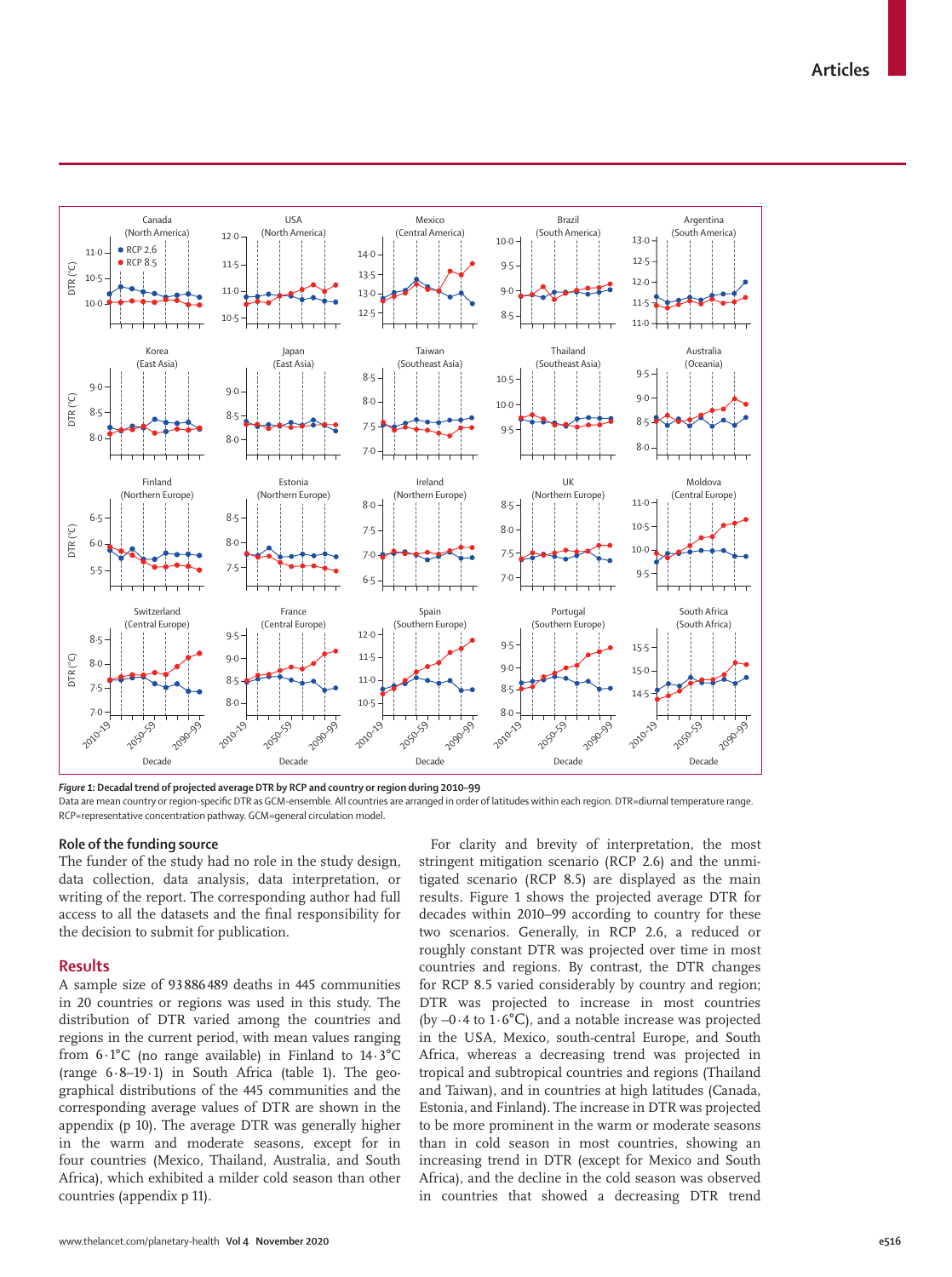|                                                                                                                                                                                                                                                                                                         | Representative concentration pathway 2.6 |                     |                     | Representative concentration pathway 8.5 |                     |                     |  |  |
|---------------------------------------------------------------------------------------------------------------------------------------------------------------------------------------------------------------------------------------------------------------------------------------------------------|------------------------------------------|---------------------|---------------------|------------------------------------------|---------------------|---------------------|--|--|
|                                                                                                                                                                                                                                                                                                         | 2020-29                                  | 2050-59             | 2090-99             | 2020-29                                  | 2050-59             | 2090-99             |  |  |
| <b>North America</b>                                                                                                                                                                                                                                                                                    |                                          |                     |                     |                                          |                     |                     |  |  |
| Canada                                                                                                                                                                                                                                                                                                  | $7.8(3.2 - 11.4)$                        | $8.4(3.9-12.0)$     | $8.2(3.7-11.9)$     | $7.9(3.7-11.5)$                          | $9.8(5.6-13.3)$     | $12.9(8.8-16.3)$    |  |  |
| <b>USA</b>                                                                                                                                                                                                                                                                                              | $16.1(9.8-26.0)$                         | $16.6(10.5-26.3)$   | $16.4(10.2 - 26.5)$ | $16.1(9.6-26.1)$                         | $17.8(11.6-27.2)$   | $20.4(14.6-29.5)$   |  |  |
| <b>Central America</b>                                                                                                                                                                                                                                                                                  |                                          |                     |                     |                                          |                     |                     |  |  |
| Mexico                                                                                                                                                                                                                                                                                                  | $18.8(16.9 - 20.7)$                      | $19.2(17.2 - 21.1)$ | 19.0 (17.1-20.9)    | $18.7(16.8-20.6)$                        | $20.3(18.3 - 22.2)$ | $22.7(20.6 - 24.7)$ |  |  |
| South America                                                                                                                                                                                                                                                                                           |                                          |                     |                     |                                          |                     |                     |  |  |
| Brazil                                                                                                                                                                                                                                                                                                  | $25.0(18.1 - 28.0)$                      | $25.3(18.3 - 28.3)$ | $25.3(18.4 - 28.4)$ | $25.2(18.4 - 28.1)$                      | 26-4 (19-8-29-8)    | $28.7(21.8-32.7)$   |  |  |
| Argentina                                                                                                                                                                                                                                                                                               | $18.3(18.0 - 18.8)$                      | $18.8(18.5-19.2)$   | 18.9 (18.5-19.3)    | $18.4(18.1 - 18.8)$                      | 19-4 (19-1-19-9)    | 21.2 (20.9-21.7)    |  |  |
| <b>East Asia</b>                                                                                                                                                                                                                                                                                        |                                          |                     |                     |                                          |                     |                     |  |  |
| South Korea                                                                                                                                                                                                                                                                                             | $14.4(13.3-15.6)$                        | $15.0(13.8 - 16.1)$ | $14.8(13.7-15.9)$   | $14.5(13.4 - 15.6)$                      | $16.1(15.0-17.1)$   | $18.6(17.6-19.4)$   |  |  |
| Japan                                                                                                                                                                                                                                                                                                   | $16.1(10.0-23.7)$                        | $16.6(10.5 - 24.0)$ | $16.3(10.5-23.9)$   | $16.0(10.0-23.7)$                        | $17.6(11.8-24.8)$   | $19.8(14.5-26.4)$   |  |  |
| Southeast Asia                                                                                                                                                                                                                                                                                          |                                          |                     |                     |                                          |                     |                     |  |  |
| Taiwan                                                                                                                                                                                                                                                                                                  | $24.3(23.5 - 25.3)$                      | $24.6(23.8-25.7)$   | $24.5(23.8-25.6)$   | $24.3(23.5 - 25.4)$                      | $25.5(24.7-26.6)$   | $27.3(26.5 - 28.5)$ |  |  |
| Thailand                                                                                                                                                                                                                                                                                                | 27.9 (25.3-29.9)                         | $28.1(25.5-30.1)$   | $28.2(25.6-30.2)$   | 28-1 (25-7-30-0)                         | 29.4 (26.9-31.3)    | $31.6(29.3 - 33.4)$ |  |  |
| Oceania                                                                                                                                                                                                                                                                                                 |                                          |                     |                     |                                          |                     |                     |  |  |
| Australia                                                                                                                                                                                                                                                                                               | $18.6(16.3 - 20.8)$                      | $18.9(16.6-21.1)$   | $18.9(16.4-21.2)$   | $18.9(16.7-20.8)$                        | 19.9 (17.6-21.9)    | 21.9 (19.6-23.7)    |  |  |
| <b>Northern Europe</b>                                                                                                                                                                                                                                                                                  |                                          |                     |                     |                                          |                     |                     |  |  |
| Finland                                                                                                                                                                                                                                                                                                 | $7.9(7.9 - 7.9)$                         | $8.1(8.1 - 8.1)$    | $7.9(7.9 - 7.9)$    | $7.7(7.7 - 7.7)$                         | $9.4(9.4 - 9.4)$    | $12.2(12.2 - 12.2)$ |  |  |
| Estonia                                                                                                                                                                                                                                                                                                 | $7.4(6.9-7.7)$                           | $7.6(7.1 - 7.9)$    | $7.4(6.9-7.7)$      | $7.3(6.8-7.7)$                           | $9.0(8.5-9.3)$      | $11.7(11.3-12.0)$   |  |  |
| Ireland                                                                                                                                                                                                                                                                                                 | $10.9(10.4-11.5)$                        | $11.0(10.5-11.6)$   | $10.8(10.3 - 11.5)$ | $11.0(10.5-11.6)$                        | $11.7(11.3-12.3)$   | 13-4 (13-0-13-9)    |  |  |
| <b>UK</b>                                                                                                                                                                                                                                                                                               | $11.0(10.2 - 12.4)$                      | $11.2(10.4 - 12.6)$ | $10.9(10.1 - 12.3)$ | $11.1(10.2 - 12.4)$                      | $12.0(11.1-13.4)$   | 13.9 (12.9-15.3)    |  |  |
| <b>Central Europe</b>                                                                                                                                                                                                                                                                                   |                                          |                     |                     |                                          |                     |                     |  |  |
| Moldova                                                                                                                                                                                                                                                                                                 | $11.8(11.3-12.3)$                        | $12.3(11.8-12.8)$   | $12.1(11.5-12.6)$   | $11.8(11.2 - 12.3)$                      | $13.3(12.8-13.8)$   | $15.8(15.3 - 16.4)$ |  |  |
| Switzerland                                                                                                                                                                                                                                                                                             | $11.1(9.3-13.7)$                         | $11.4(9.6-14.0)$    | $11.2(9.4-13.8)$    | $11.2(9.4-13.8)$                         | $12.5(10.7-15.1)$   | $15.0(13.1 - 17.7)$ |  |  |
| France                                                                                                                                                                                                                                                                                                  | $13.1(11.3-16.9)$                        | $13.4(11.4 - 17.1)$ | 13-2 (11-2-17-0)    | $13.2(11.4 - 16.8)$                      | $14.4(12.4 - 18.2)$ | $16.7(14.5 - 20.5)$ |  |  |
| <b>Southern Europe</b>                                                                                                                                                                                                                                                                                  |                                          |                     |                     |                                          |                     |                     |  |  |
| Spain                                                                                                                                                                                                                                                                                                   | $16.2(11.6-22.1)$                        | $16.5(12.0-22.5)$   | $16.4(11.7-22.5)$   | $16.2(11.6-22.2)$                        | $17.7(13.1 - 23.3)$ | 20-2 (15-5-24-9)    |  |  |
| Portugal                                                                                                                                                                                                                                                                                                | $16.6(15.7-17.5)$                        | $16.9(16.0-17.9)$   | $16.8(15.9-17.8)$   | $16.7(15.8-17.7)$                        | $18.0(17.1 - 19.0)$ | $20.2(19.3 - 21.1)$ |  |  |
| South Africa                                                                                                                                                                                                                                                                                            |                                          |                     |                     |                                          |                     |                     |  |  |
| South Africa                                                                                                                                                                                                                                                                                            | $18.4(12.9-22.9)$                        | $18.7(13.2 - 23.2)$ | $18.7(13.2 - 23.3)$ | $18.5(13.1 - 23.1)$                      | $20.0(14.3 - 24.4)$ | $22.4(16.1 - 26.8)$ |  |  |
| Data are mean country-specific or region-specific temperature (range) as general circulation model-ensemble. Countries are arranged in order of latitude within each region.<br>Table 2: Temporal trends of projected average temperature by representative concentration pathway and country or region |                                          |                     |                     |                                          |                     |                     |  |  |

(appendix p 12). Community-specific DTR changes for the two RCP scenarios between 2010–19 and 2090–99 were generally consistent with those in figure 1 (appendix p 13). Additional results for all RCP scenarios are in the appendix (p 14).

Concerning temporal trends of the projected average temperature for the two RCP scenarios, for RCP 8.5, in all countries and regions a steep, continuous increase in average temperatures is projected to occur, whereas the increase is expected to diminish for RCP 2.6 (table 2). The projected average temperatures for all four RCP scenarios from 2010–19 to 2020–99 are in the appendix (p 15).

Figure 2 shows the country-specific decadal projections of DTR-related excess mortality per unit increase in DTR from the current period to 2090–99 for the two RCP scenarios, with and without the interactive effect with long-term average temperature. The excess deaths currently attributable to DTR were estimated to be  $0.2 - 7.4\%$  (appendix p 28). The DTR mortality risk was generally higher in the moderate and warm seasons for all countries and regions, except for Mexico, Australia, Ireland, and South Africa (appendix p 29). Assuming no interactive effect with long-term average temperature, the results corresponded to future DTR projections. Specifically, the effects of DTR on mortality during the future period were nearly analogous with those of the current period under RCP 2.6. Under RCP 8.5, the future effects of DTR seemed to increase in 14 (70%) of 20 countries and regions. In addition, the projected increase in excess mortality in 2090–99 compared with the current period was highest in Spain (0·45%), Portugal  $(0.37\%)$ , and Mexico  $(0.36\%)$ , and lowest in Finland ( $-0.24\%$ ), Estonia ( $-0.07\%$ ), and Canada ( $-0.04\%$ ).

In the linear mixed model with the assumption of an interactive effect with long-term average temperature, we estimated 0·05% additional DTR mortality risk per 1°C increase in average temperature. The distribution of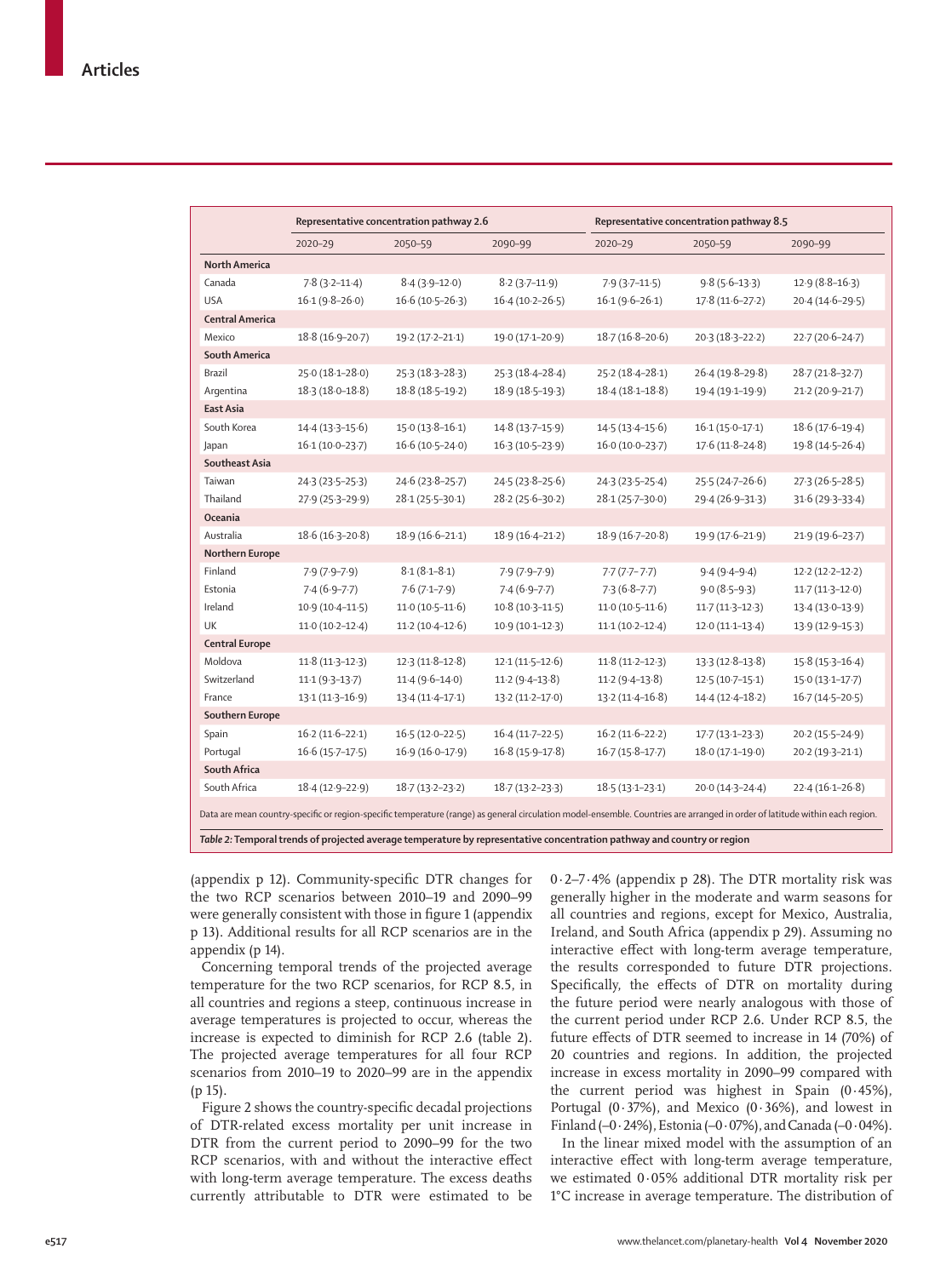

*Figure 2:* **Excess mortality attributed to DTR by decade in 20 countries and regions for four climate change scenarios** Solid lines indicate the estimates with an interactive effect with long-term average temperature on DTR-related mortality risk, and dashed lines represent estimates without. All countries are arranged in order of latitudes within each region. Estimates are reported as GCM-ensemble average decadal fractions. DTR=diurnal temperature range. RCP=representative concentration pathway. GCM=general circulation model.

the coefficient of average temperature is shown in the appendix (p 16). Under the assumption of an interactive effect with long-term average temperature, the future DTR-related excess mortality for all RCP scenarios were projected to be considerably higher in almost all countries and regions than those without the interactive effect; DTR-related excess deaths are projected to increase in all countries or regions by  $1.4-10.3\%$  in 2090–99 (figure 2). The projected increase of DTR-related effect was most evident under RCP 8.5 in all countries and regions, ranging from 1·2% in Ireland to 3·2% in South Africa in 2090–99 compared with the current period. The appendix shows the corresponding country-specific excess deaths due to DTR with 95% eCI (appendix pp 17–21) and the percentage change in the projected excess deaths due to DTR compared with those in the current period (appendix pp 22–26).

The community-specific changes of DTR-related excess deaths under RCP 8.5 showed results consistent with figure 2 for the comparison of 2090–99 with the current period, with and without the interactive effect with longterm average temperature (figure 3). In addition, our results were generally robust to sensitivity analyses (appendix p 30).

### **Discussion**

We assessed the potential impact of DTR on mortality for 445 communities in 20 countries or regions under different climate change scenarios. In most of the countries and regions, the projected average values of DTR were shown to increase under the unmitigated scenario (RCP 8.5), whereas the highest mitigation scenario (RCP2.6) showed a constant or weak decreasing trend. We also found that an increase in long-term average temperature was closely associated with an increase in the DTR mortality risk. Therefore, the projected effect of DTR on mortality increased substantially when considering the interactive effect with rising average temperatures under climate change, compared with no interactive effect. This increasing pattern was the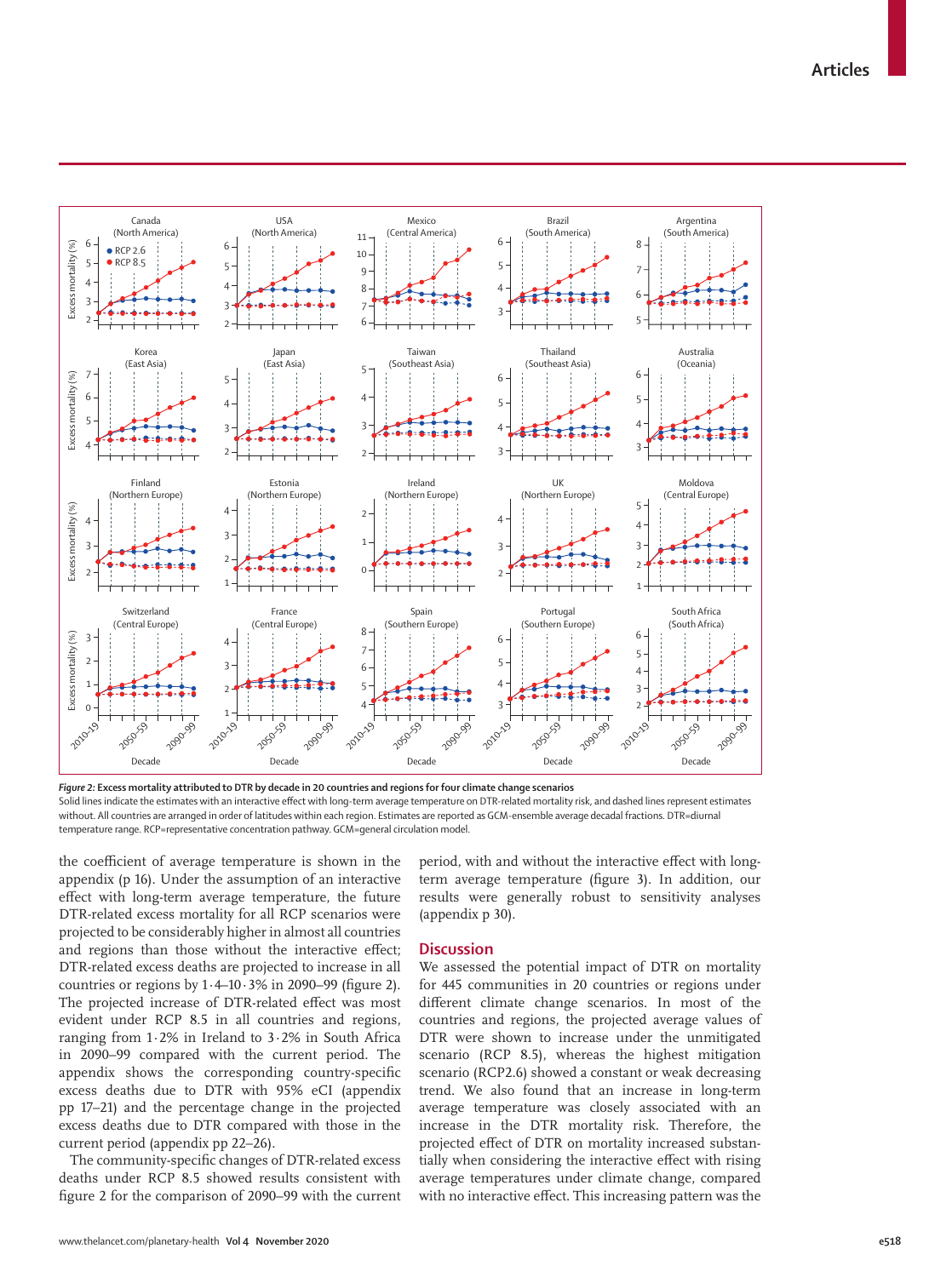

*Figure 3:* **Community-specific differences in excess mortality attributed to DTR in 2090–99 compared with the current period under RCP 8.5** (A) Results without an interactive effect with long-term average temperature on DTR-related mortality risk. (B) Results with the interactive effect with long-term average temperature on DTR-related mortality risk. The current period is the study period for each county. DTR=diurnal temperature range. RCP=representative concentration pathway.

most prominent in South Africa, Mexico, Spain, and the USA.

These results are consistent with those of previous studies, showing that the DTR-related mortality risk was generally higher in warmer temperatures.<sup>2,4,7</sup> Several biological mechanisms could explain this relationship; both heat and sudden temperature changes could disrupt normal circulation and the immune system, affecting heart rate, blood pressure, blood cholesterol levels, and oxygen uptake.<sup>24-26</sup> In addition, heat can increase the risk of mortality from renal diseases because of electrolyte and water imbalances.<sup>7,27</sup> In other words, heat-related stress aggravates health conditions, which could make people more vulnerable to the effects of DTR. Furthermore, we showed that higher DTR-related effects on mortality are projected when the interactive effect with long-term average temperature is considered. These results were consistent with those of previous studies suggesting that warming temperatures might amplify the effect of DTR on mortality under climate change.<sup>2,7</sup> Additionally, through the season-specific analyses, we found that the DTR mortality risk was generally higher in the warm or moderate seasons than in the cold season, except in countries with mild cold seasons and high average DTRs. Further, the increase in future DTR was projected to be more prominent in the warm or moderate seasons than in cold seasons in most countries and regions. Therefore, we can infer that the future mortality burden due to DTR might be more pronounced in warm and moderate seasons than in cold seasons.

DTR is related to multiple meteorological factors. Hence, changes in future DTR should be discussed comprehensively. First, a decrease in atmospheric aerosols and cloud cover could decrease the downward long-wave radiation and elevate the daytime surface solar radiation, which could lead to a greater increase in maximum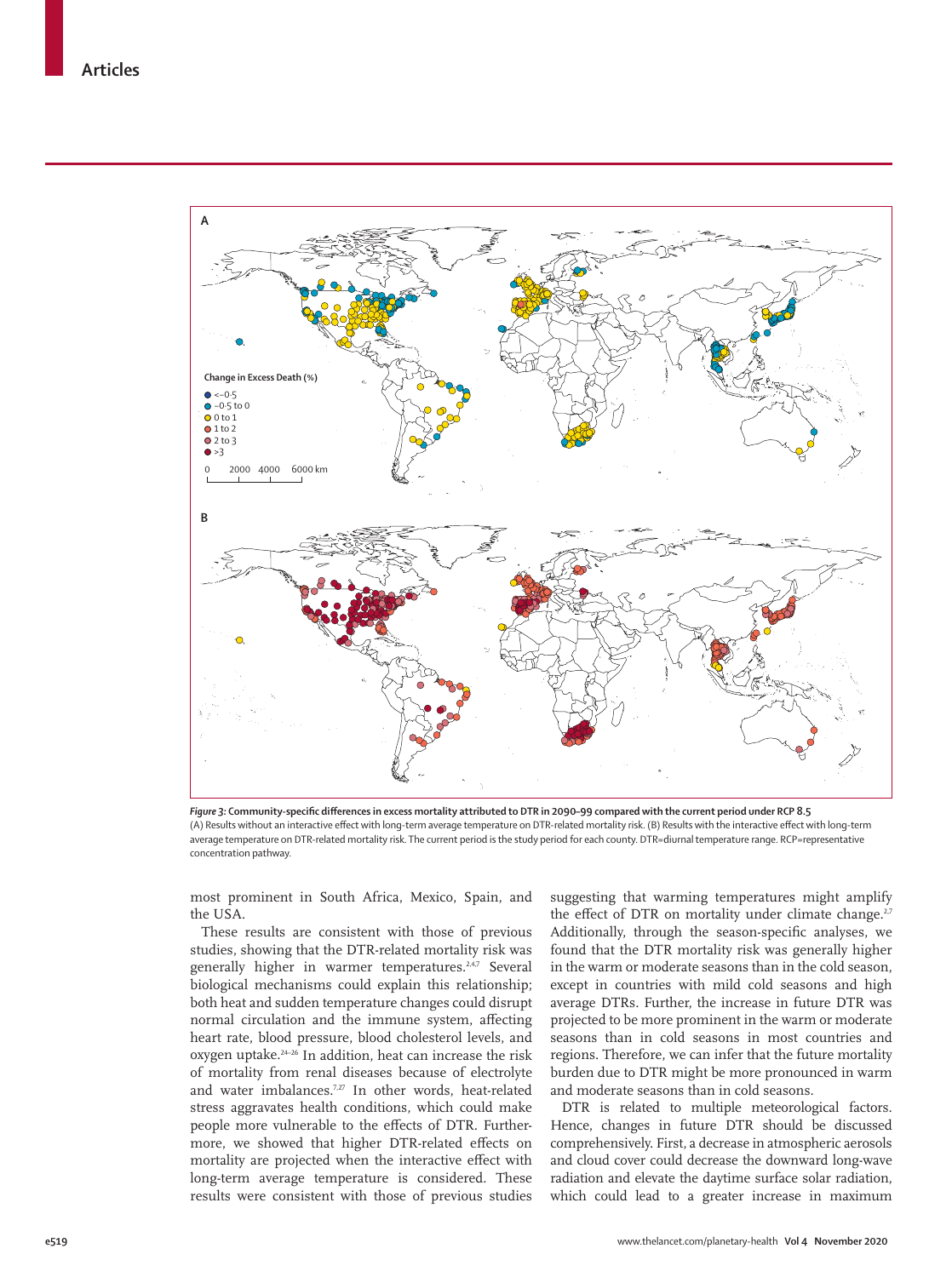temperature than that in minimum temperature.<sup>8,10</sup> A study<sup>15</sup> projecting future DTR using the Coupled Model Intercomparison Project Phase 5 also suggested that future DTR might be associated with changes in several meteorological variables, such as clouds, the hydrological cycle, and longwave and shortwave radiations in these regions. In addition, because all RCP scenarios assume stringent emission controls on aerosols,<sup>28</sup> this can affect changes in the DTR under the scenario models.

Several limitations of this study should be acknowledged. First, our projection results for the different climatechange scenarios include only the effects of the changing climate, but do not consider other possible factors, such as adaptation and sociodemographic changes, which could affect the impact of DTR on mortality under climate change. Thus, our results should be interpreted as potential effects under hypothetical scenarios considering certain strict assumptions, and future work should consider sociodemographic changes by using the shared socioeconomic pathways that work in harmony with RCPs. Second, although previous studies have suggested a novel index that can measure the effects of temperature variability within and between days on mortality,<sup>29</sup> we could not consider the index because we focused on DTR and its lagged effects. Third, because this study did not cover large areas of the world (eg, Russia and India), our results might be biased towards countries with large numbers of observations. Therefore, the findings in this study should not be interpreted as globally representative. Additionally, our estimates are affected by substantial uncertainty, owing to variability in climate models and the potential imprecision in the statistical estimates. We could not consider a finer spatial resolution than the current climate data ( $0.5^{\circ} \times 0.5^{\circ}$ ) due to data limitations, and this should be supplemented in further studies. Further, the location-specific interactive effect with long-term average temperature was not considered, because of modelling and interpretation complexities. Finally, this study could not consider non-external deaths, relative humidity, and seasonal viral infections (eg, influenza) for all countries because of limited data, which could cause potential bias in our results. Future studies should address these limitations by expanding the datasets and study population.

Despite these limitations, our findings could have important implications for future DTR studies and relevant public health policies. The main contribution of this study is to provide quantitative projections of the mortality burden due to DTR for the 20 countries and regions. Our results show that the future effects of DTR on mortality could increase in most countries under the unmitigated climate scenario. This result implies the necessity of preparing international action plans for managing changes in the future DTR and temperature. In addition, our findings suggest that the projected DTR effects were heterogeneous among countries and regions. This result indicates that region-specific interventions would be required, along with international policies.

#### **Contributors**

WL conceived of the study idea, designed the research, analysed the data and wrote the manuscript. YK, FS, and KP reviewed and revised the manuscript. FS collected climate scenario materials. FS, AG, EL, and BA provided advice regarding statistical modelling and relevant results. RP and KP reviewed the parts of the manuscript related to meteorological science. All other authors contributed to the data collection, overall research, and amendments of the manuscript. HK supported and counselled all processes of this study.

#### **Declaration of interests**

All authors declare no competing interests.

#### **Acknowledgments**

We thank the Korea Ministry of Environment for funding this study through the Climate Change Correspondence Programme (2014001310007); HK is supported by this programme. NS was supported by the HERCULES Center (P30ES019776), funded by the US National Institute of Environmental Health Science. JM was supported by the Fundação para a Ciência e a Tecnologia through a scholarship (SFRH/ BPD/115112/2016). AG was supported by the UK Medical Research Council (MR/M022625/1), the UK Natural Environment Research Council (NE/R009384/1), and the EU Horizon 2020 project, Exhaustion (820655).

Editorial note: the *Lancet* Group takes a neutral position with respect to territorial claims in published data, maps, and institutional affiliations.

#### **References**

- 1 Pachauri RK, Allen MR, Barros VR, et al. Climate change 2014: synthesis report. Contribution of Working Groups I, II and III to the fifth assessment report of the Intergovernmental Panel on Climate Change. Geneva: Intergovernmental Panel on Climate Change, 2014.
- Lee W, Chung Y, Choi HM, et al. Interactive effect of diurnal temperature range and temperature on mortality, northeast Asia. *Epidemiology* 2019; **30:** S99–106.
- Lee W-H, Lim Y-H, Dang TN, et al. An investigation on attributes of ambient temperature and diurnal temperature range on mortality in five east-Asian countries. *Sci Rep* 2017; **7:** 10207.
- Lee W, Bell ML, Gasparrini A, et al. Mortality burden of diurnal temperature range and its temporal changes: a multi-country study. *Environ Int* 2018; **110:** 123–30.
- Zhang Y, Peng M, Wang L, Yu C. Association of diurnal temperature range with daily mortality in England and Wales: a nationwide time-series study. *Sci Total Environ* 2018; **619:** 291–300.
- Yang J, Liu H-Z, Ou C-Q, et al. Global climate change: impact of diurnal temperature range on mortality in Guangzhou, China. *Environ Pollut* 2013; **175:** 131–36.
- Lee W, Kim Y, Honda Y, Kim H. Association between diurnal temperature range and mortality modified by temperature in Japan, 1972–2015: investigation of spatial and temporal patterns for 12 cause-specific deaths. *Environ Int* 2018; **119:** 379–87.
- 8 Keatinge WR, Coleshaw SR, Easton JC, Cotter F, Mattock MB, Chelliah R. Increased platelet and red cell counts, blood viscosity, and plasma cholesterol levels during heat stress, and mortality from coronary and cerebral thrombosis. *Am J Med* 1986; **81:** 795–800.
- Lim Y-H, Hong Y-C, Kim H. Effects of diurnal temperature range on cardiovascular and respiratory hospital admissions in Korea. *Sci Total Environ* 2012; **417:** 55–60.
- 10 Kan H, London SJ, Chen H, et al. Diurnal temperature range and daily mortality in Shanghai, China. *Environ Res* 2007; **103:** 424–31.
- 11 Easterling DR, Horton B, Jones PD, et al. Maximum and minimum temperature trends for the globe. *Science* 1997; **277:** 364–67.
- 12 Braganza K, Karoly DJ, Arblaster J. Diurnal temperature range as an index of global climate change during the twentieth century. *Geophys Res Lett* 2004; **31:** L13217.
- 13 Makowski K, Wild M, Ohmura A. Diurnal temperature range over Europe between 1950 and 2005. *Atmos Chem Phys* 2008; **8:** 6483–98.
- Vose RS, Easterling DR, Gleason B. Maximum and minimum temperature trends for the globe: an update through 2004. *Geophys Res Lett* 2005; **32:** L23822.
- Lindvall J, Svensson G. The diurnal temperature range in the CMIP5 models. *Clim Dyn* 2015; **44:** 405–21.